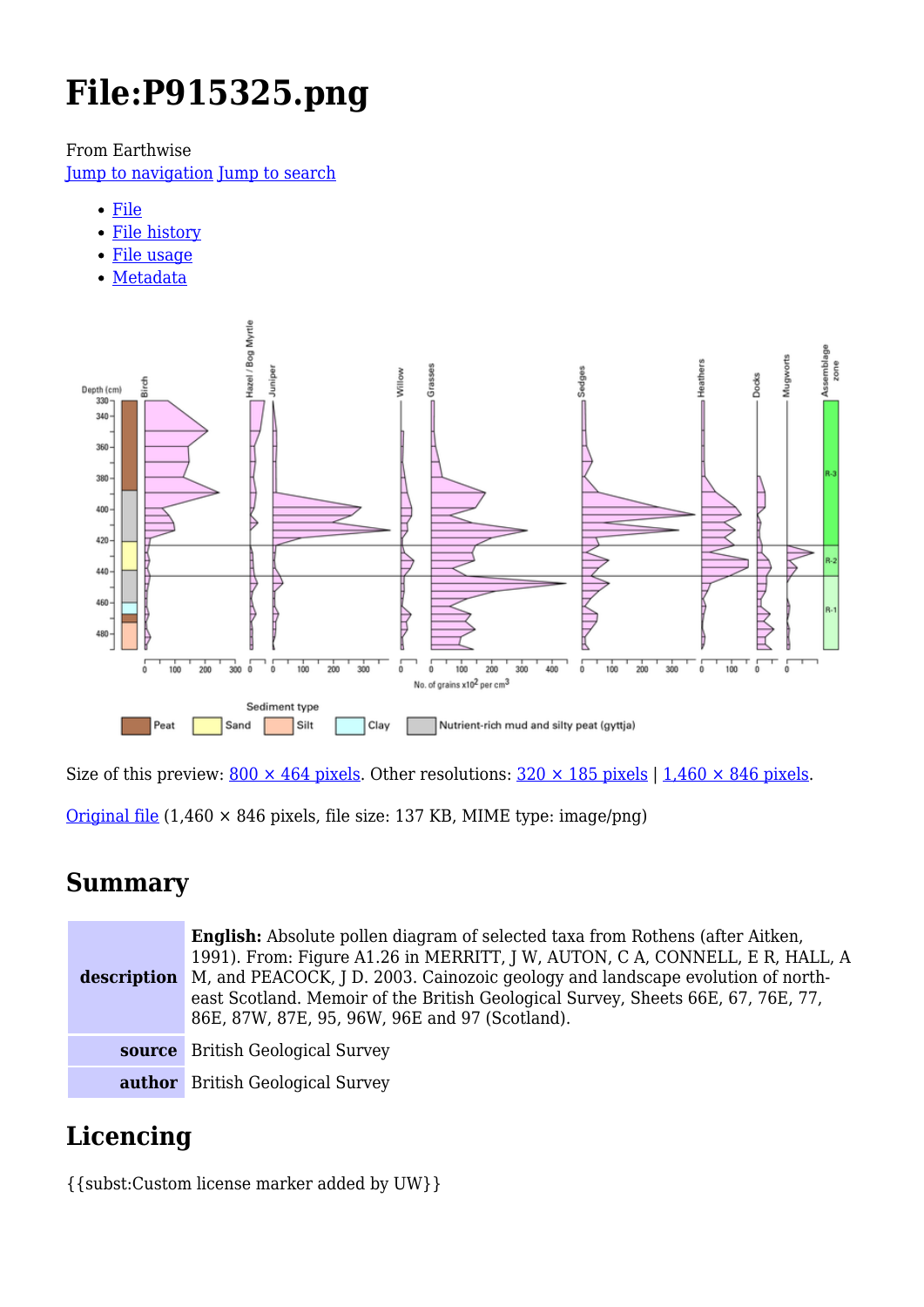Download of 1000 x 1000 pixel images is free for all non-commercial use - all we ask in return is for you to acknowledge BGS when using our images. Click our Terms and Conditions link below for information on acknowledgement text, and to find out about using our images commercially.

#### **Copyright**

The images featured on this site unless otherwise indicated are copyright material of the UK Research and Innovation (UKRI), of which the British Geological Survey is a component body. The British Geological Survey encourages the use of its material in promoting geological and environmental sciences. The images may be reproduced free of charge for any non-commercial use in any format or medium provided they are reproduced accurately and not used in a misleading or derogatory context. Where any images on this site are being republished or copied to others, the source of the material must be identified and the copyright status acknowledged. The permission to reproduce UKRI protected material does not extend to any images on this site which are identified as being the copyright of a third party. Authorisation to reproduce such material must be obtained from the copyright holders concerned.

#### **Non-commercial Use**

Use of the images downloaded from this site and reproduced digitally or otherwise may only be used for non-commercial purposes, which are:-

- Private study or research for a non-commercial purpose
- Education for teaching, preparation and examination purposes

When using the images please credit 'British Geological Survey' and include the catalogue reference ('P Number') of the item to allow others to access the original image or document. Noncommercial users of the images from this site are restricted to downloading no more than 30 images, without seeking further permission from [enquiries@bgs.ac.uk](mailto:enquiries@bgs.ac.uk)

#### **Commercial Use**

For commercial use of these images for which higher resolution images are available, individual permissions and/or licences arrangements should be agreed by contacting [enquiries@bgs.ac.uk](mailto:enquiries@bgs.ac.uk) Commercial use will include publications in books (including educational books), newspapers, journals, magazines, CDs and DVDs, etc, where a cover charge is applied; broadcasts on TV, film and theatre; and display in trade fairs, galleries, etc. If you are in doubt as to whether your intended use is commercial, please contact [enquiries@bgs.ac.uk](mailto:enquiries@bgs.ac.uk)

#### **Warranty**

Use of the images downloaded from this site is at the users own risk. UKRI gives no warranty as to the quality of the images or the medium on which they are provided or their suitability for any use. **Ordnance Survey topography**

Maps and diagrams in Earthwise use topography based on Ordnance Survey mapping. The National Grid and other Ordnance Survey data ©Crown Copyright and database rights 2015. Ordnance Survey Licence No. 100021290 EUL.

# **File history**

Click on a date/time to view the file as it appeared at that time.



You cannot overwrite this file.

# **File usage**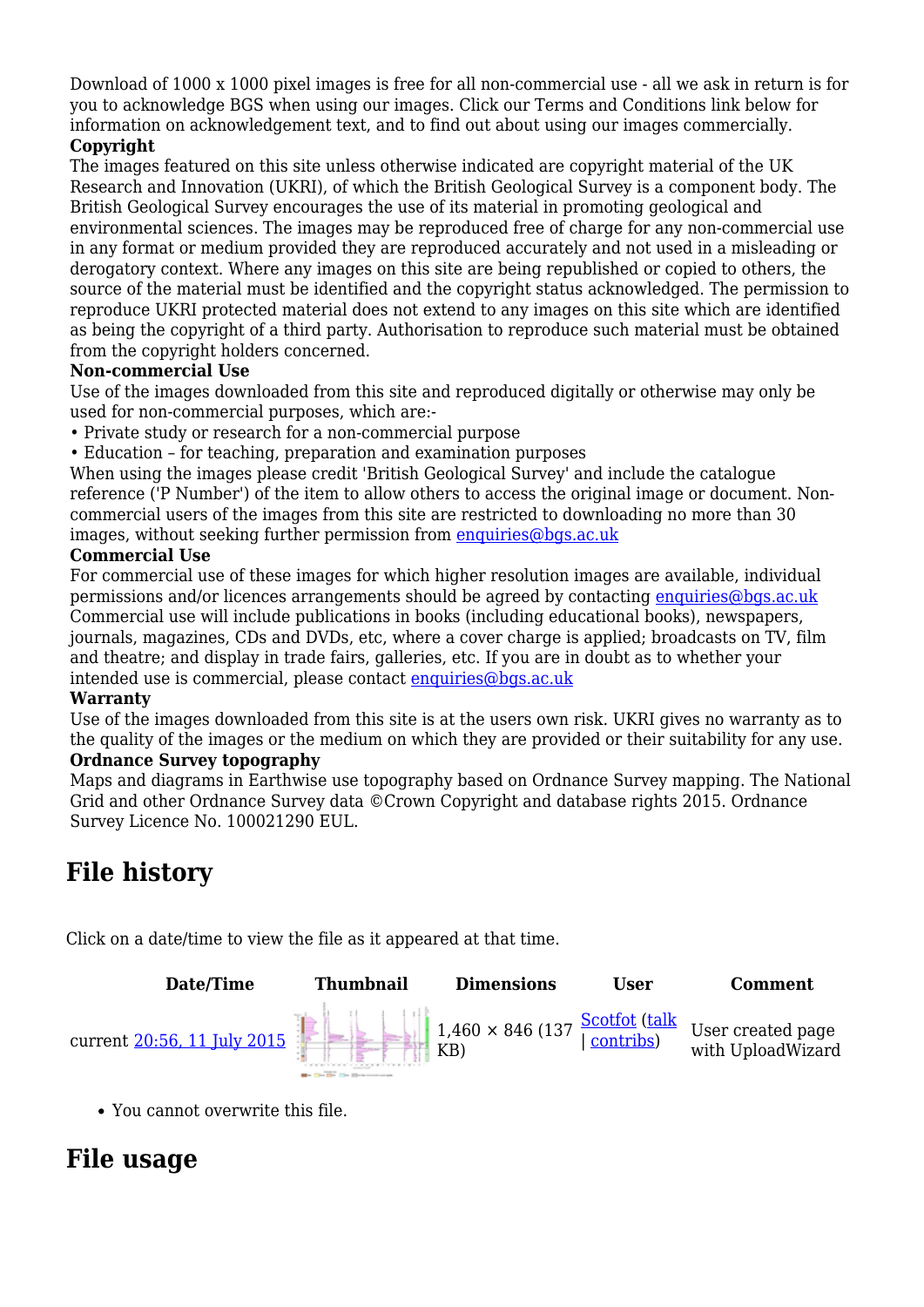The following page links to this file:

• [Rothens, Monymusk - locality, Cainozoic of north-east Scotland](http://earthwise.bgs.ac.uk/index.php/Rothens,_Monymusk_-_locality,_Cainozoic_of_north-east_Scotland)

# **Metadata**

This file contains additional information, probably added from the digital camera or scanner used to create or digitise it.

If the file has been modified from its original state, some details may not fully reflect the modified file.

#### **Horizontal resolution** 118.11 dpc

**Vertical resolution** 118.11 dpc

Retrieved from ['http://earthwise.bgs.ac.uk/index.php?title=File:P915325.png&oldid=17235'](http://earthwise.bgs.ac.uk/index.php?title=File:P915325.png&oldid=17235) [Categories:](http://earthwise.bgs.ac.uk/index.php/Special:Categories)

- [License tags](http://earthwise.bgs.ac.uk/index.php/Category:License_tags)
- [Uploaded with UploadWizard](http://earthwise.bgs.ac.uk/index.php/Category:Uploaded_with_UploadWizard)

# **Navigation menu**

### **Personal tools**

- Not logged in
- [Talk](http://earthwise.bgs.ac.uk/index.php/Special:MyTalk)
- [Contributions](http://earthwise.bgs.ac.uk/index.php/Special:MyContributions)
- [Log in](http://earthwise.bgs.ac.uk/index.php?title=Special:UserLogin&returnto=File%3AP915325.png&returntoquery=action%3Dmpdf)
- [Request account](http://earthwise.bgs.ac.uk/index.php/Special:RequestAccount)

### **Namespaces**

- [File](http://earthwise.bgs.ac.uk/index.php/File:P915325.png)
- [Discussion](http://earthwise.bgs.ac.uk/index.php?title=File_talk:P915325.png&action=edit&redlink=1)

 $\Box$ 

### **Variants**

### **Views**

- [Read](http://earthwise.bgs.ac.uk/index.php/File:P915325.png)
- [Edit](http://earthwise.bgs.ac.uk/index.php?title=File:P915325.png&action=edit)
- [View history](http://earthwise.bgs.ac.uk/index.php?title=File:P915325.png&action=history)
- [PDF Export](http://earthwise.bgs.ac.uk/index.php?title=File:P915325.png&action=mpdf)

 $\Box$